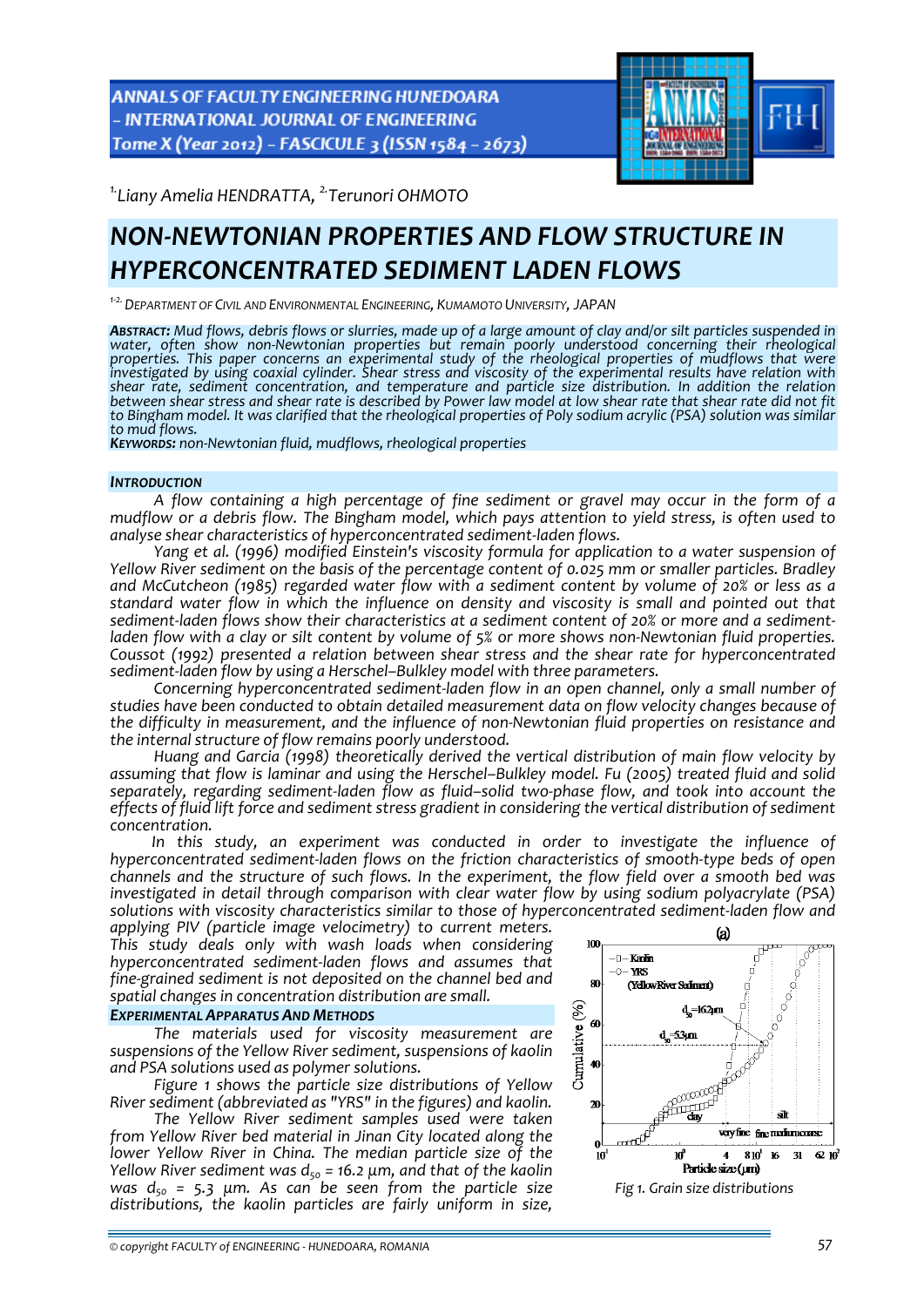while the Yellow River sediment varies in size, which is a characteristic of natural sand.<br>For viscosity measurement.

*Brookfield's DV‐II+ PRO Digital Viscometer, which excels in the measurement of viscosity at low shear rates, was used. Since the viscosity of non‐Newtonian fluids is highly dependent on temperature, <sup>a</sup> well‐ insulated pipe was used to connect <sup>a</sup> constant‐temperature circulating tank capable of keeping water temperature*  $\mathcal{F}$  *±0.3*°C

*measurement was used to stably keep sample water temperature at 20°C.*

*The kaolin suspensions and PSA solutions used in the viscosity experiment were made to flow in a circulating variable‐slope flume made of acrylic resin measuring 10 m in length, 0.4 m in width and 0.2 m in height. The experiment conditions are shown in Tables 2 and 3. Resistance was calculated by measuring water depth of a uniform flow field with gauges point. Also, for the purpose of checking on the uniformity of distribution of kaolin suspension concentration, samples were taken at four points located in the region from the bed surface to the water surface.*

*Haden flow can be reproduced by using a PSA solution as a simulant fluid. Flow velocity* measurement was conducted, *vertiliary velocity* measurement was conducted, *vertiliary vertilization.* 

*Table 1. Parameters in models*

| Cv(%) |               | Herschel Bulkley model | Power Law model |                             |       |
|-------|---------------|------------------------|-----------------|-----------------------------|-------|
|       | $\tau c$ (Pa) | K(Pa.s")               |                 | $\eta$ (Pa.s <sup>n</sup> ) |       |
| 5.4   | 0.0005        | 0.0146                 | 0.693           | 0.0150                      | 0.688 |
|       | 0.0024        | 0.0400                 | 0.552           | 0.0403                      | 0.551 |
|       | 0.0082        | 0.0743                 | 0.483           | 0.0713                      | 0.491 |
|       | 0.0210        | 0.151                  | 0.413           | 0.133                       | 0.439 |
| 10    | 0.120         | 0.537                  | 0.287           | 0.519                       | 0.294 |

*Table 2. Experimental conditions (Kaolin suspension)*

|                      | Cv<br>'%)                                                    | (l/s)                                                | Ιo                                                                   | ้cm)                                                         | Um<br>(cm/s)                                                 | Fr                                                                   |
|----------------------|--------------------------------------------------------------|------------------------------------------------------|----------------------------------------------------------------------|--------------------------------------------------------------|--------------------------------------------------------------|----------------------------------------------------------------------|
| Clear water          | ο                                                            | 6.0                                                  | 1/400                                                                | 3.07                                                         | 48.9                                                         | 0.891                                                                |
| Kaolin<br>suspension | 5.04<br>6.50<br>7.33<br>8.15<br>9.38<br>10.2<br>11.3<br>11.9 | 6.0<br>6.0<br>6.0<br>6.0<br>6.0<br>6.0<br>6.0<br>6.0 | 1/400<br>1/400<br>1/400<br>1/400<br>1/400<br>1/400<br>1/400<br>1/400 | 3.15<br>3.15<br>3.23<br>3.25<br>4.15<br>4.72<br>5.30<br>5.61 | 47.6<br>47.6<br>46.4<br>46.2<br>36.1<br>31.8<br>28.3<br>26.7 | 0.857<br>0.857<br>0.825<br>0.818<br>0.567<br>0.467<br>0.393<br>0.361 |

*Table 3. Experimental conditions (PSA solution)*

|        | Cw<br>(mg/l) | Q (I/s) | lo     | $H$ (cm) | Um<br>(cm/s) | Fr    |
|--------|--------------|---------|--------|----------|--------------|-------|
| W1     | 0            | 3.0     | 1/1000 | 2.53     | 29.6         | 0.595 |
| $P-a1$ | 400          | 10.0    | 1/1000 | 5.20     | 48.1         | 0.674 |
| $P-b1$ | 250          | 3.0     | 1/1000 | 2.62     | 28.6         | 0.565 |
| P-b2   | 300          | 3.0     | 1/1000 | 2.63     | 28.5         | 0.562 |
| P-b3   | 400          | 3.0     | 1/1000 | 2.65     | 28.3         | 0.555 |
| P-b4   | 500          | 3.0     | 1/1000 | 2.85     | 26.3         | 0.498 |
| P-b5   | 600          | 3.0     | 1/1000 | 3.02     | 24.5         | 0.448 |
| P-b6   | 800          | 3.0     | 1/1000 | 3.50     | 21.4         | 0.366 |

The origin of the coordinate system was defined at the midpoint of the bottom of the flume where a uniform flow field was formed. The x-axis, y-axis and z-axis were defined as the stream *direction, the cross‐stream (transverse) direction and the vertical direction, respectively, and the* respective flow velocity change components were represented by u, v and w. As a PIV light source, an air-cooled double-pulse YAG laser was used. The laser light sheet was set to a thickness of 1 mm, a width of 10 cm and a pulse interval of 1,000 usec, and laser light was directed vertically upward from the flume *bottom toward the water surface from the flume bottom midpoint located at y = 20 cm. Images of visualized particles passing through the laser light sheet were recorded in pairs with a CCD camera* (Kodak Megaplus ES1.0; 1,008 × 1,008 pixels) installed on one of the sidewalls of the flume. Flow velocity *sampling frequency was 15Hz, and 1,000 images were statistically processed for each measurement* plane. Nylon particles  $5 \mu m$  in diameter and having a specific gravity of 1.02 were used as tracers.

### *VISCOUS PROPERTIES*

*Particles in water coagulate by cohesion between them so that flocculation results. Such property of silt and clay in hyperconcentrated sediment‐laden flow can cause considerable changes in the viscous properties of flow. In order to investigate the flow structure of hyperconcentrated sediment‐laden flow, therefore, it is necessary first to identify its viscous properties. Parameters that characterize the viscous properties of hyperconcentrated sediment‐laden flow include sediment concentration, particle size distribution and temperature.*

*Figure 2 shows the relationship between shear stress and the shear rate for 10% and 20% (Cv, i.e., volumetric concentration) kaolin suspensions. The dotted lines in the figure indicate the Bingham model shown in Eq. (1) for different volumetric concentrations.*

$$
\tau = \tau_{y} + \mu_{B} (du/dy) \tag{1}
$$

*where*  $\tau$  *is shear stress;*  $\tau_v$ , *yield stress;*  $\mu_B$ , *apparent viscosity; and*  $du/dy$ , the *shear rate.* 

*The horizontal axis in Fig. 2 shows the shear rate, and the vertical axis shows shear stress made* dimensionless by the yield stress in the Bingham model. At shear rates of about 300 1/s or less, the *relationship between shear stress and the shear rate is not linear, and the approximation curves of the*

Bingham model do not necessarily agree with measured values.<br>Figure3 shows the relationship between apparent viscosity and volumetric concentration. The *horizontal axis shows the shear rate, and the vertical axis measures the apparent viscosity made dimensionless by the viscosity coefficient of clear water. As shown, apparent viscosity tends to decrease as the shear rate rises and tends to increase as volumetric concentration increases. With respect to the*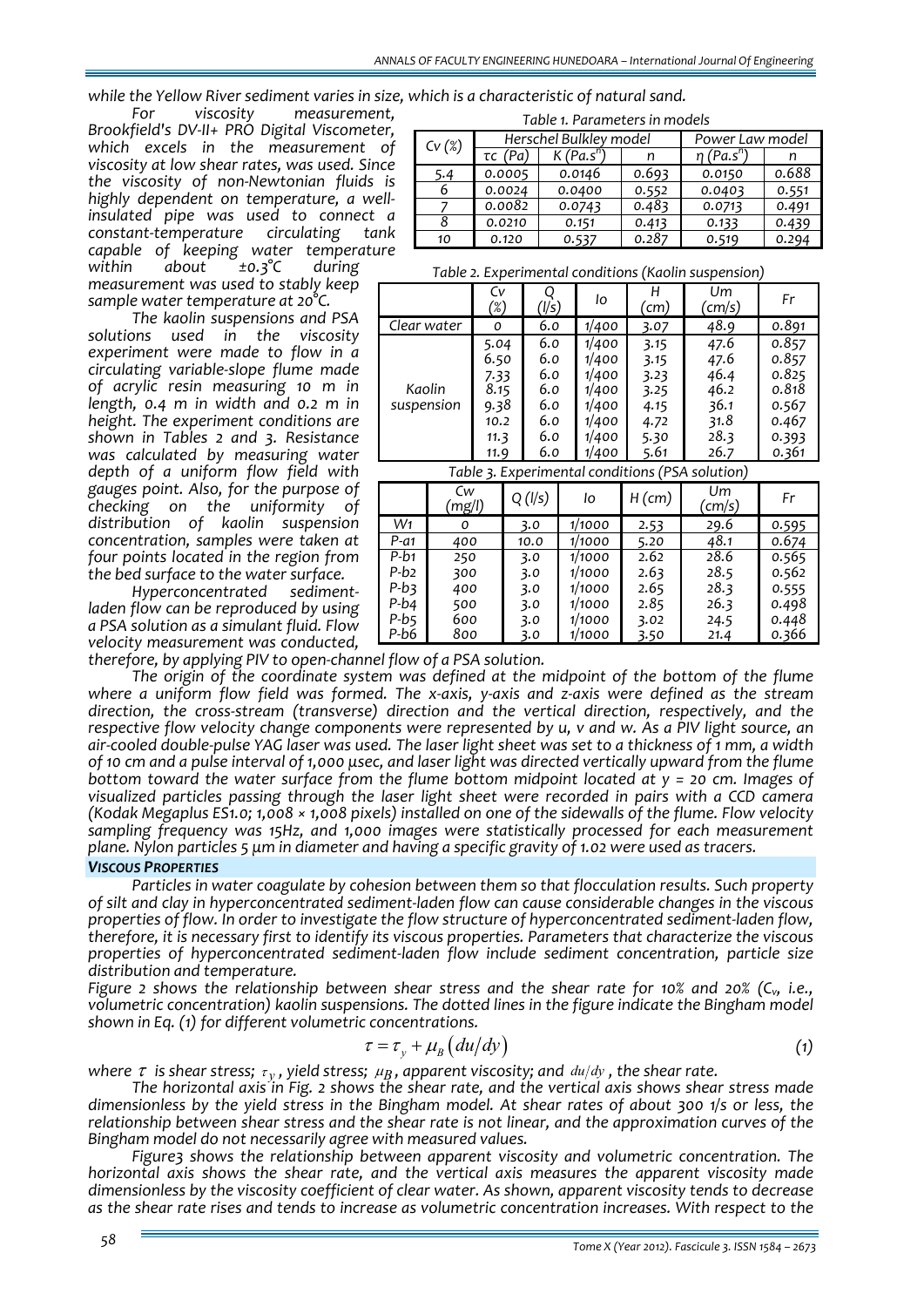apparent viscosity at  $Cy = 5.4\%$ , the shear rate is 264 1/s, which is 2.6 times higher than that of clear water. At  $Cv = 10\%$ , the shear rate is 6.6 1/s, which is about 136 times higher than that of clear water. The apparent viscosity of the Yellow River sediment suspension at  $Cv = 30\%$  shows a tendency similar to that *of the apparent viscosity of the kaolin suspension at Cv = 10%.*

*The Herschel–Bulkley model that takes into consideration yield stress as shown in Eq. (2):* 

$$
\tau = \tau_{y} + k \left( \frac{du}{dy} \right)^{n} \tag{2}
$$

 $w$ here  $\tau_{_{\mathcal{Y}}}$  is yield stress;  $k$  and  $n$  parameters; and  $k \big( d u / d y \big)^{n-1}$  , apparent viscosity.

Figure 4 uses a power-law model that does not take yield stress into consideration as shown in Eq. *(3):*

$$
\tau = \eta_0 \left( du/dy \right)^n \tag{3}
$$

where  $\eta_{_0}$  and *n* are parameters, and  $\eta_{_0}\big( du/dy\big)^{^{n-1}}$  $\eta_0 \left( \frac{du}{dy} \right)^{n-1}$  is the apparent viscosity.

*Both models express the measured values with relatively good accuracy, and their parameters are* shown in Table 1. The values of  $\tau_v$ , k,  $\eta_0$  and n have been obtained from approximation curves, and  $\tau_v$ is a value at a shear rate of 0.011/s. Since its values are very small (0.0005 Pa at  $C_v$  = 5.4 and 0.12 Pa at  $\dot{C}_v$ = 10%), hereafter the power-law model, which uses a smaller number of parameters, is used for the *purposes of this study.*



*volumetric concentration*

*Power‐law model shows the relationship of* <sup>η</sup>0 *and n with volumetric concentration in the power‐* law model. In the range of  $C_v$  from 5.4% to 10%,  $\eta_o$  increases exponentially as volumetric concentration *increases. Conversely, n tends to decrease linearly as volumetric concentration increases. The dependence of each parameter on the volumetric concentration Cv is approximated by Eq. (4) and Eq. (5):*

$$
\eta_0 = 0.00993e^{C_V/1.59} \tag{4}
$$

$$
n = 1.04 - 0.00772Cv \tag{5}
$$

As can be seen from Fig. 5, agreement in this relationship is good in the range of  $C_v$  from 5.4% to



*Fig 4. Application of a power‐law model to kaolin suspension*

#### *RESISTANCE PROPERTIES*

*10%.*

*In the area of ordinary suspended sediment flows, concerning the resistance of hyperconcentrated sediment‐laden flow, Yang,C.T. and X.Kong(1991) reported that in a smooth open‐ channel flow experiment using silt having a median grain size*  $d_{50}$ = 0.026 *mm, resistance increased with* 

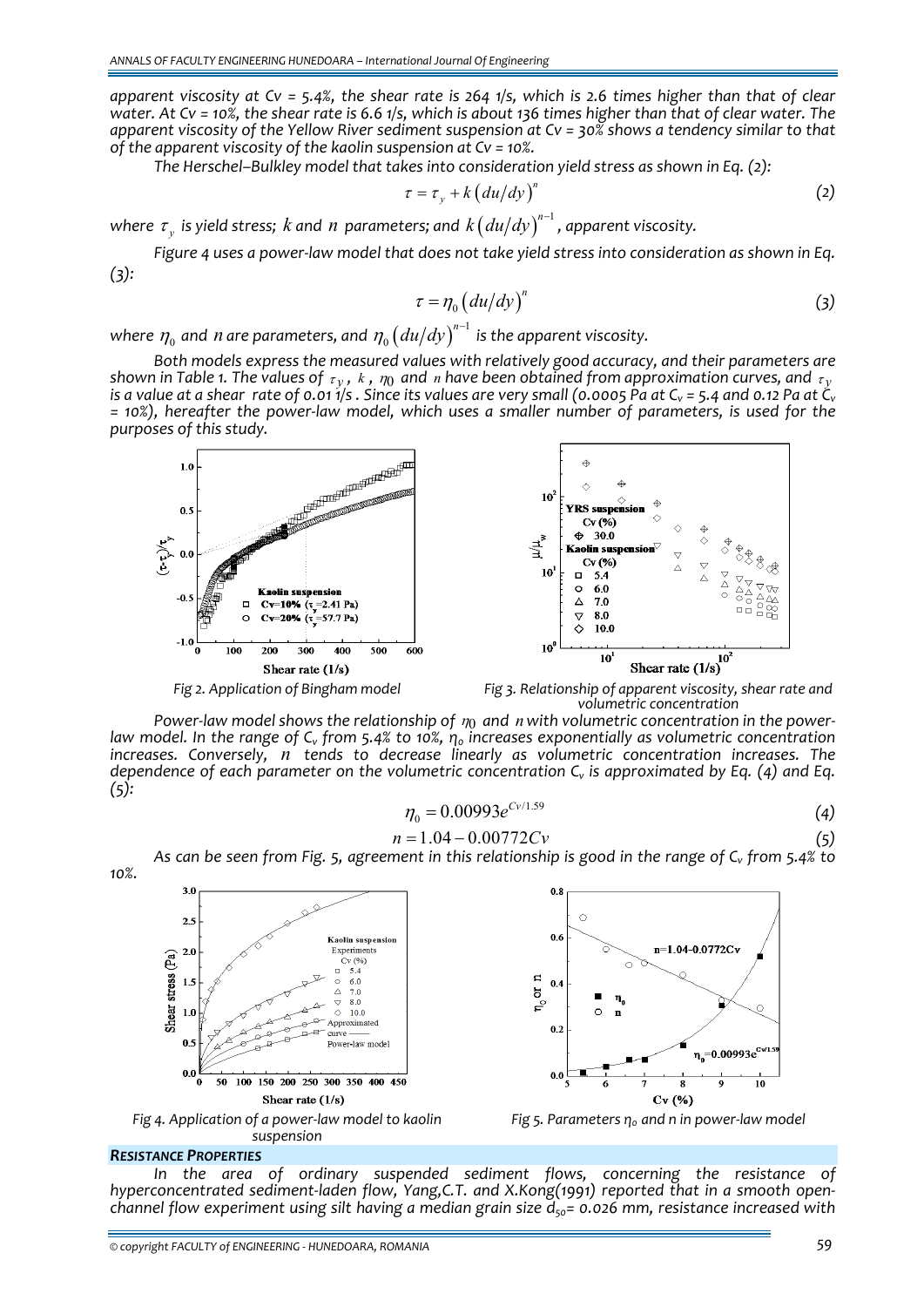*sediment concentration. Also, Wang (1993) reported that in an experiment conducted by using clay, volumetric concentration somewhat increased at about 9%. So far, however, no systematic measurement data have been obtained on sediment‐laden flows containing high concentrations of clay* or silt, and consensus is yet to be reached as to the increase or decrease in resistance due to increases in *concentration.*

*Figure 6 shows the relationship between the total resistance coefficient and concentration in the flume experiments in which kaolin suspensions and PSA solutions were used. The total resistance* coefficient is defined as the ratio of total resistance to the inertia force of the fluid and can be expressed *as*

$$
C_f = 2\left(U_*/U_m\right)^2\tag{6}
$$

 $w$ here $\,U*=\sqrt{ghi_0}$  ;  $g$  gravitational acceleration;  $\,i_0$  channel flume slope; and  $\,U_m\,$  cross-sectionally averaged flow velocity. The vertical axis in the figure shows the ratio of the total resistance coefficient of the kaolin suspension, C<sub>fK</sub>, to the total resistance coefficient of clear water, C<sub>fW</sub>, i.e., C<sub>fK</sub>/C<sub>fW</sub>, and the ratio of the total resistance coefficient of the PSA solution, C<sub>fPSA</sub>, to C<sub>fw</sub>, i.e., C<sub>fPSA</sub>/C<sub>fw</sub>. As shown, the resistance *coefficient CfK/CfW changed within the range from 1.08 to 6.10. Significant changes did not occur in a* kaolin suspension in the range of  $C_v$  = 5.04 to 8.15%, and a linear increase tendency was observed in the *range of Cv = 8.15 to 11.9%. This tendency of the resistance coefficient to increase with volumetric concentration is close to the pipe flow experiment result obtained by Ohmoto et al. (2004) and the result reported by Egashira et al.(1992). to the effect that in an open channel experiment conducted using fine sand, resistance increased as transported sediment concentration increased. As shown, the* total resistance coefficient of the flow of the PSA solution used as a simulant fluid tends to rise sharply at a PSA solution concentration of 400 mg/l or more. It can also be seen that this tendency to increase *resembles the resistance properties of hyperconcentrated sediment‐laden flow reproduced by using kaolin.* 



*concentration*





*FLOW STRUCTURE OF PSA SOLUTION – SIMILARITY OF HYPERCONCENTRATED SEDIMENT‐LADEN FLOW AND PSA SOLUTION*

*As mentioned in Chapters 2 and 3, kaolin suspensions and PSA solutions show similar tendencies in terms of non‐Newtonian fluid properties and open‐channel resistance properties. The relationship between the sediment concentration of the kaolin suspension and the concentration of the PSA solution shown in Fig. 7 was obtained by extracting concentrations at which non‐Newtonian fluid properties show a high degree of similarity and concentrations at which resistance properties show a high degree of similarity from Fig. 6. It can be seen that under the experimental conditions, the concentrations of the kaolin suspension and the PSA solution are linearly related in terms of non‐Newtonian fluid properties and resistance properties. Since, however, non‐Newtonian fluid properties are not likely to be observable3) when the sediment concentration by volume of the kaolin suspension is 5% or less, the linear relationship mentioned above holds true only when the volumetric concentration of sediment is 5% or more (Bradley, J. B. and McCutcheon, S.C(1985)).*

#### *MAIN FLOW VELOCITY AND SHEAR RATE DISTRIBUTIONS*

*Figure 8 shows the vertical distribution of the values obtained by making main flow velocity dimensionless by the maximum flow velocity Umax. As shown, in Cases P‐a1, P‐b1 and P‐b2, the main flow velocity distributions are close to those of clear water flow. In P‐b3 to P‐b6, the distributions differ considerably from those of clear water flow; main flow velocity is kept low in the near‐bottom zone, and the distributions show gentle curves. The fact that the spatial distribution of main flow velocity changes sharply as the concentration of the PSA solution increases from 300 mg/l to 400 mg/l indicates that the internal structure of flow has changed substantially.*



*A possible main cause of the substantial difference in the spatial distribution of main flow velocity is a considerable change in the mode of momentum transport.*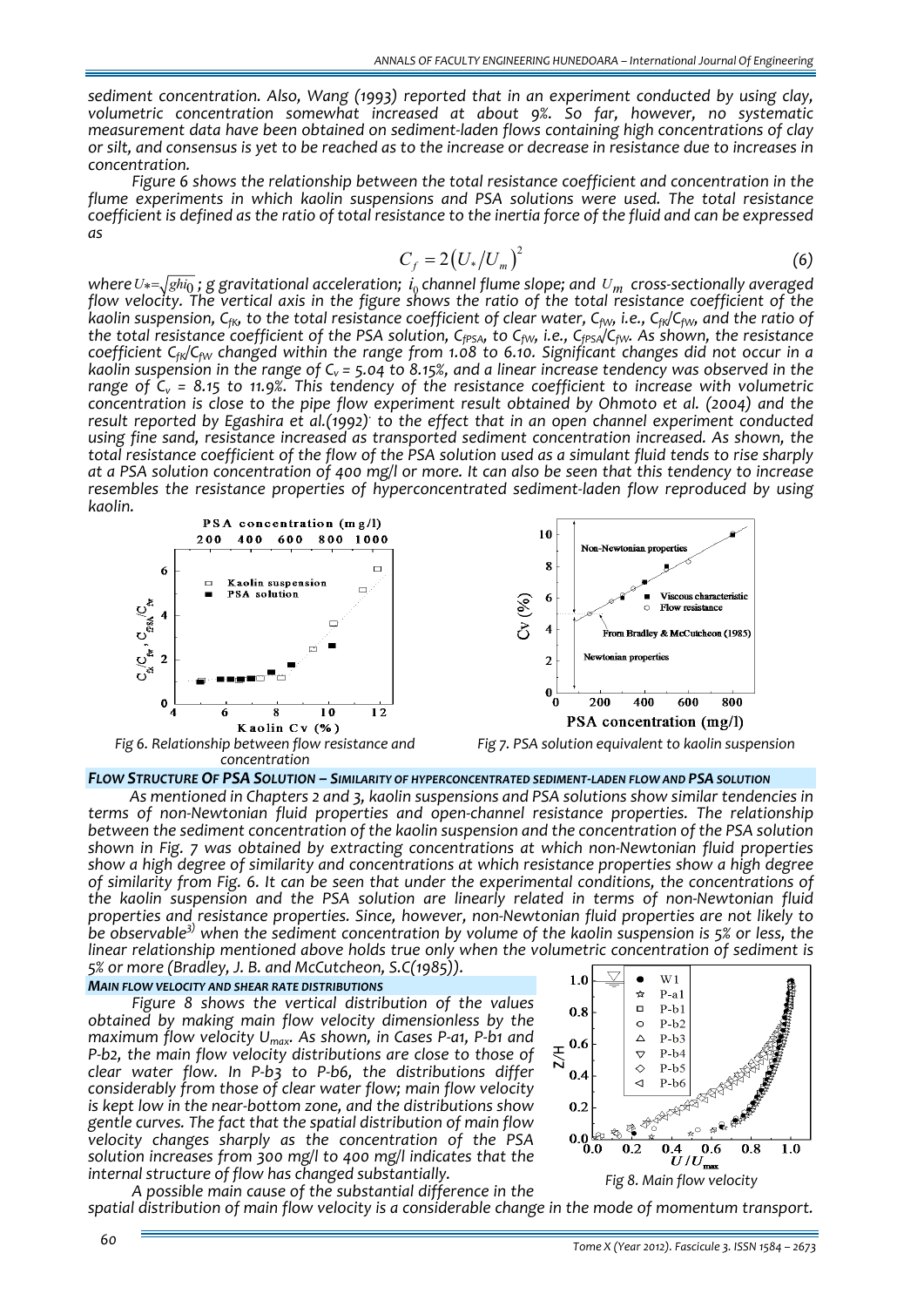To be more specific, when the flow was close to clear water flow, it was in a state of turbulence, and as *the concentration of the PSA solution increased, a transition may have occurred from turbulent flow to* laminar flow. The Reynolds number, which is an indicator of the type of flow field, cannot be calculated easily because in the case of a non-Newtonian fluid, kinematic viscosity is not a property but a state *variable dependent on the shear rate.*

### *TURBULENCE CHARACTERISTICS AND REYNOLDS STRESS*

*Figures 9 and 10 show the vertical distributions of streamwise turbulence intensity urms and vertical turbulence*

## *intensity*  $w_{rms}$ .

*Figure 11 shows the vertical distribution of the Reynolds stress* −*u w*′ ′ *. Turbulence intensity and the Reynolds stress tend to decrease as the concentration of the PSA solution increases. In Case P‐b3 to Case P‐b6, in which the vertical distribution of main flow velocity differed considerably from that of clear water flow, changes in the vertical direction are small both in turbulence intensity and the Reynolds stress, and the Reynolds stress is close to zero. This indicates that although the flow field influences and is influenced by kinematic viscosity and kinematic eddy viscosity, viscous stress becomes the dominant resistance component if the kinematic viscosity at the bottom is greater than that of clear water flow by a factor of 10 or more so that the flow field becomes laminar. This is consistent with the results related to resistance properties.*

#### *LAMINAR FLOW AND TURBULENT FLOW VELOCITY DISTRIBUTIONS*

*Figure 12 shows the vertical component of main flow velocity under the experiment conditions, where*  $U^+ = U/U^*$ ,

$$
Z^{+} = Z \square \star / \nu , \qquad U^{*} = \sqrt{\tau_{0} / \rho} , \qquad \tau_{0} = \mu \left( dU / dZ \big|_{Z=0} \right), \qquad \nu = \mu / \rho , \qquad \text{and}
$$

$$
\mu = \eta_{0} \left( dU / dZ \big|_{Z=0} \right)^{n} .
$$

*The broken line in Fig. 6 is the maximum drag reduction curve proposed by Virk (1971). In Cases P‐a1, P‐b1 and P‐b2, in which flow is not laminar, approximation can be made according to the logarithmic law in the region at a height of*  $Z^* > 30$ . In Case P-b3, in which the flow became laminar, the *apparent Karman constant* <sup>κ</sup> *decreased, and as Virk's maximum drag reduction curve became closer and the concentration of the PSA solution continued to increase, the apparent Karman constant* <sup>κ</sup> *showed a tendency to increase. In the case of clear water flow, the velocity of laminar flow is distributed* within the range of  $Z^* < 30$ , which corresponds to *the viscous sublayer and the buffer layer.*

*The distribution of laminar flow velocity can be determined theoretically, and can be calculated by using the Bingham model as*

$$
U = U_p \left(1 - z / h_s\right)^2 \tag{7}
$$

*where U* is the main flow velocity;  $U_p$ , flow velocity in the

*Fig 9. Vertical distribution of urms/U\**



*Fig 10. Vertical distribution of wrms/U\**



*Fig.11 Vertical distribution of –u'w' /U\* 2*

plug layer;  $h_s = H - h_p$ , thickness of the shear layer; H, water depth; and  $h_a$ , thickness of the plug layer. *If the power‐law model is used, the flow velocity distribution can be calculated as*

$$
U = U_{\text{max}} \left( 1 - z / H \right)^{(n+1)/n}
$$
 (8)

where  $U_{\text{max}}$  is the maximum main flow velocity; and  $n$ , a viscosity parameter of the power-law model. Figure 13 shows the measured main flow velocities in Case P-b6 and the calculated values obtained from Eq.  $(7)$  and Eq.  $(8)$ . As shown, the calculated values obtained from the power-law model show good *agreement with the measured values. The degree of agreement of the calculated values obtained from the Bingham model, however, is lower, and the measured values do not indicate the existence of the plug layer inferred from the Bingham model.*